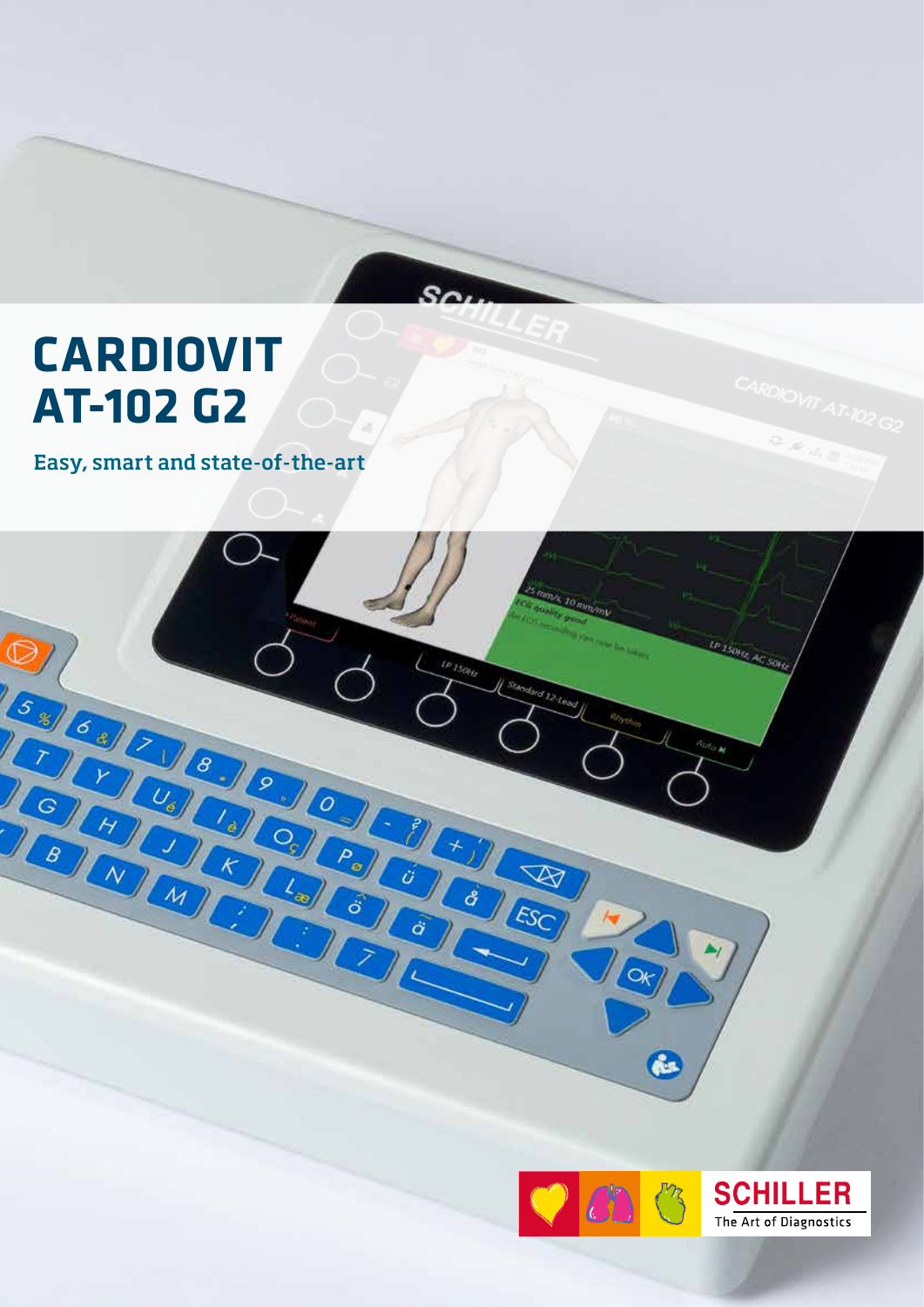# CARDIOVIT AT-102 G2

## The new generation ECG: CARDIOVIT AT-102 G2

- : Best signal quality and diagnostic algorithms for adult and paediatric patients
- Fast bidirectional Wi-Fi communication with HIS/EMR
- : Spirometry and basic exercise ECG optionally available



SpiroScout SP plus, for spirometry tests with the CARDIOVIT AT-102 G2

#### **STATE-OF-THE-ART TECHNOLOGY AND CONNECTIVITY**

The CARDIOVIT AT-102 G2 features an 8" colour display with touch function keys. Its sealed alphanumeric keyboard ensures easy cleaning, making it highly suitable for the daily clinical routine. Smart battery technology guarantees more than 8 hours of ECG recording.

Bidirectional communication allows for easy data access and fast transmission of all reports to EMR/HIS systems in PDF, DICOM or HL7 format. Standard Wi-Fi and LAN connectivity, combined with ECG review on the display and a large memory, supports paperless workflows and cost saving. Customizable printouts are available on the internal high-resolution A4 thermal printer.

### **HIGH EFFICIENCY IN ANY WORKFLOW**

ECG acquisition has never been easier and faster: Enter or download patient data with PDQ or worklist, acquire ECG, save, print and transmit data within twenty seconds using only one navigation key.



#### EASY 1-2-3 STEPS

- 1: Enter or download patient data
- 2: Check signal quality and perform ECG
- 3: Review ECG before storing, exporting or printing

#### **THE CARDIOVIT AT-102 G2 DIAGNOSTIC TOOLS**

- : Resting ECG with the SCHILLER ECG analysis program ETM as well as ETM Sport, the automatic interpretation for athletes.
- : Resting rhythm recording up to 10 minutes.
- $\mathcal{D}^{\text{max}}$ Optimal signal quality for paediatric ECGs.
- **Basic exercise ECG (optional) with a** large selection of protocols for treadmills and ergometers.
- $\mathbb{R}^{\mathbb{Z}^2}$ SCHILLER's Culprit Coronary Artery Algorithm (CCAA, optional) locates the obstruction site in the coronary artery and thereby the size of the cardiac area at risk.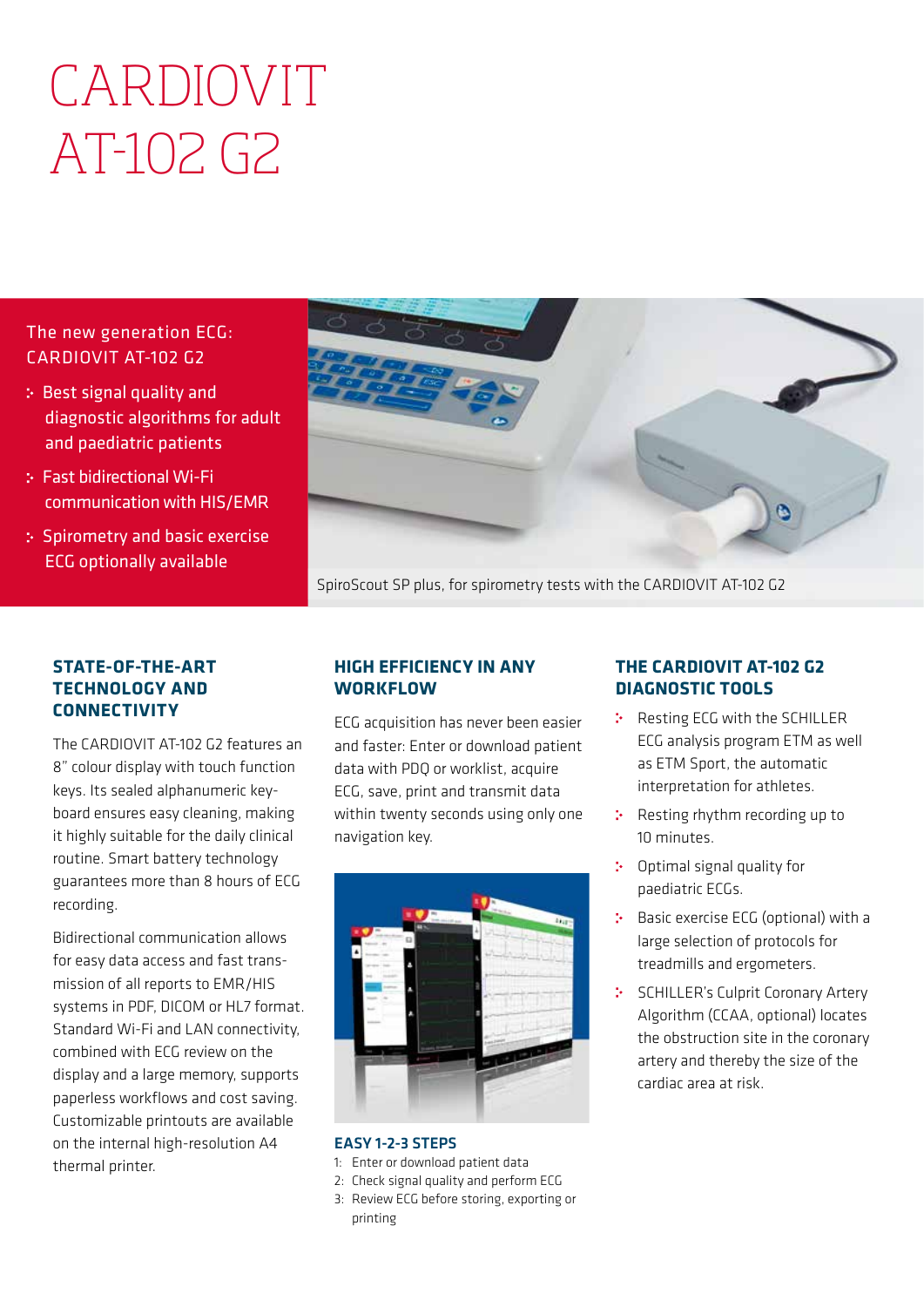

The CARDIOVIT AT-102 G2 is also available with a trolley.

#### **ADD SPIROMETRY TO YOUR CARDIOVIT AT-102 G2**

With the SpiroScout SP plus, the CARDIOVIT AT-102 G2 also becomes a spirometer. Thanks to GANSHORN's ultrasound technology, spirometry recordings are highly accurate and the sensor is maintenance- and calibrationfree. The disposable ScoutTubes ensure maximum hygiene and patient safety. ScoutTubes are CO<sub>2</sub> neutral.

The spirometry option offers FVC, SVC and MVV with a large selection of reference standards, pre and post tests, as well as interpretation of the FVC results.

The device provides feedback on the procedure's quality during the test and after each trial.

Complete spirometry results can be printed on thermal paper as well as exported to EMR/HIS systems.



An incentive screen is included for trials with children.